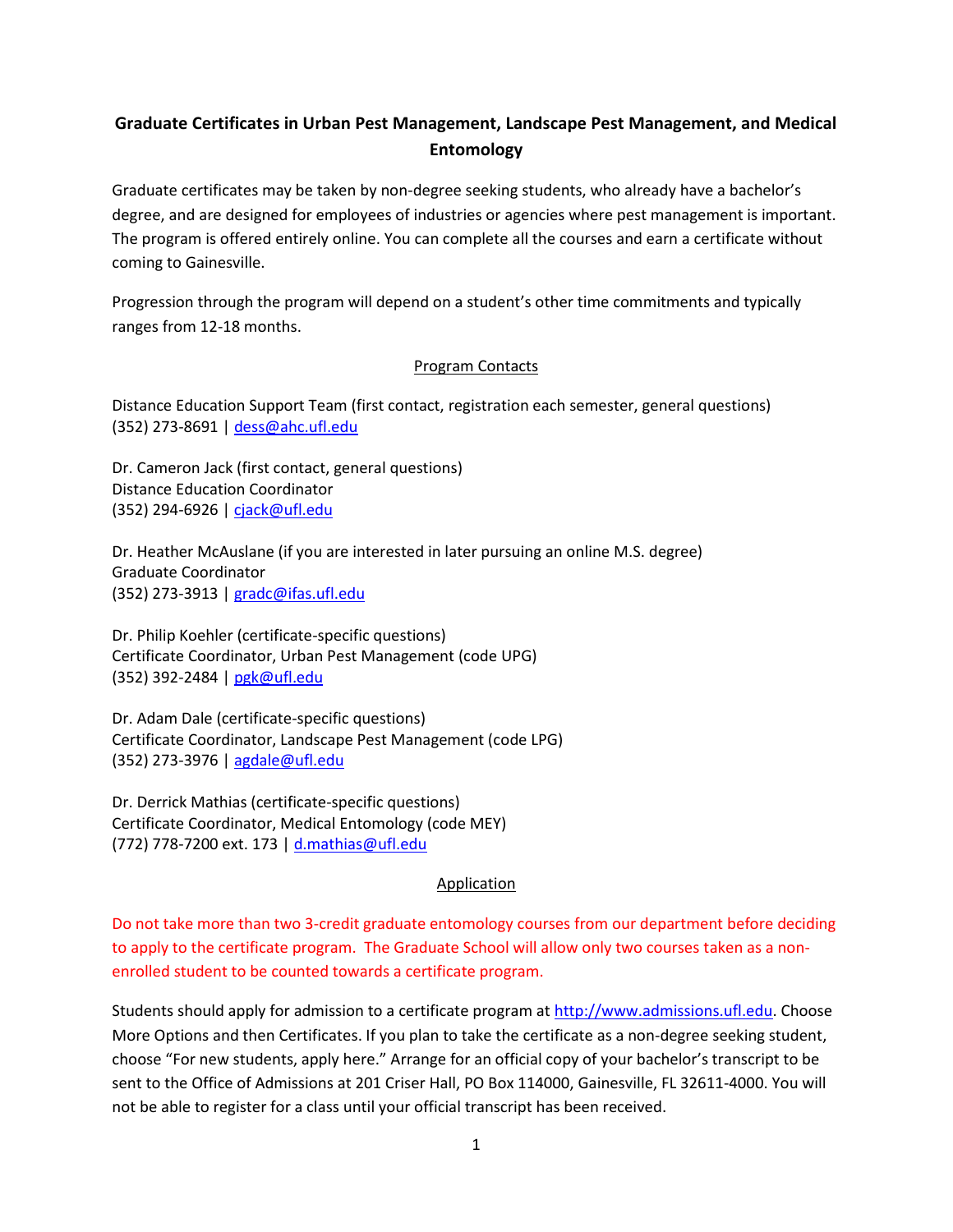#### Course selection

Students should take the required courses listed for each of the certificates, usually one per semester, depending on their circumstances and time available for study. We suggest that fully employed students do not take more than one course their first semester. The beginning course for each certificate is ENY 5006 and 5006L, Graduate Survey of Entomology and Lab (unless you have had an equivalent course).

Many options for elective courses are listed but other courses could be substituted at the discretion of the certificate coordinators. The coursework used to satisfy a certificate MAY NOT be used to count toward another certificate or a minor. Coursework used for a graduate certificate MAY be used to fulfill the requirements for a graduate degree.

Course availability can be accessed on the Department of Entomology & Nematology Course Descriptions web page [http://entnemdept.ufl.edu/academic-programs/course-descriptions/.](http://entnemdept.ufl.edu/academic-programs/course-descriptions/) Course syllabi are linked in the individual course pages. Please contact the listed instructor if you are registered for a course and cannot access the course content on the course management system (Canvas).

# Course Registration

Each semester you will receive an email about registration for the next semester. Registration is available to students approximately two months before each semester begins. Students must register through the DES Team using this website [https://distanceufhealth.secure.force.com/StudentRegistration/.](https://distanceufhealth.secure.force.com/StudentRegistration/)

If you want to drop the course, without having to pay the tuition and associated fees, you must do so within the first week of classes (spring and fall semesters), or the first two DAYS of class in the summer semester. In other words, you must drop the course during the scheduled Drop/Add period that is posted on the [Critical Dates](https://onlineentomology.ifas.ufl.edu/student-resources/critical-dates/) web page. Failure to drop the course will result in liability for the full cost of the course. Failure to pay your bill will result in a hold on future registration in any class at the University of Florida and may result in your account being sent to a collection agency.

# Progression through the certificate program

Most courses will simply show up in you[r e-Learning](https://lss.at.ufl.edu/) account once you have been registered. If not, contact the professor in the course to let him/her know that you are enrolled, before the first day of classes.

Almost all of our courses are taught online for these programs (exception is ENY 6591C Mosquito Identification). A Gatorlink (yourname@ufl.edu) account will grant you access to your course online, UF libraries, and billing (be sure to pay on time to avoid late fees). You must use this email (yourname@ufl.edu) account for all correspondence with your instructors.

You will receive course announcements and instructions at your Gatorlink email account. All of our courses are offered using e-Learning at UF [https://lss.at.ufl.edu/.](https://lss.at.ufl.edu/)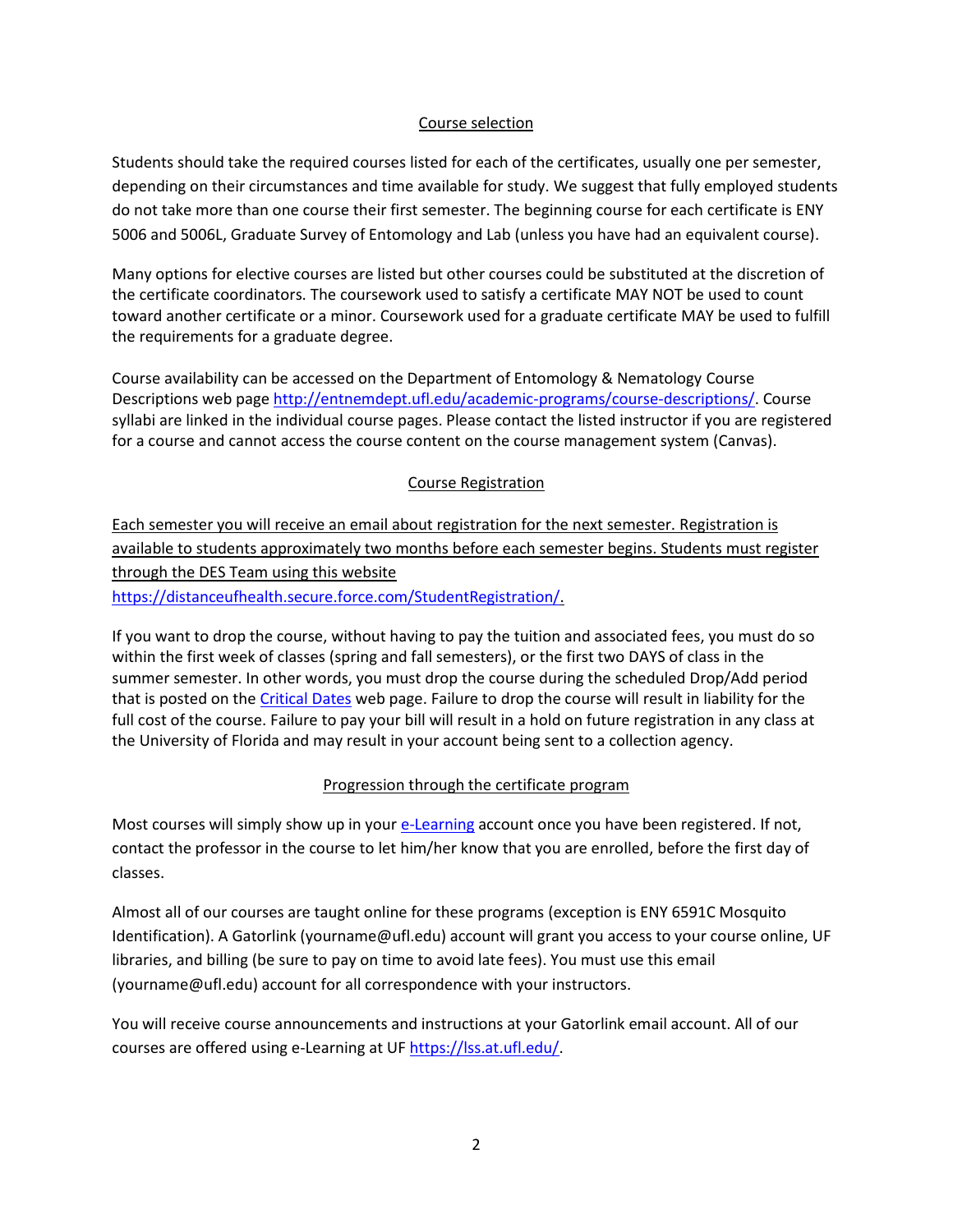Your course will open on the first day of the semester or several days before the official start. It is your responsibility to log onto e-Learning and to keep up with the course requirements. Many of our courses have assignments due during the first week of class.

Semesters typically start in mid-August, early January and mid-May. Specific dates can be found on the [Critical Dates](https://onlineentomology.ifas.ufl.edu/student-resources/critical-dates/) web page.

# Completion of the certificate

Students must apply to receive the certificate in the semester in which they take the final course in the certificate. Apply throug[h https://one.uf.edu/](https://one.uf.edu/) by clicking on Student, Academics, then Degree/Certificate Application. You must apply within the first two weeks of the semester in which you plan to receive the certificate.

The Graduate School requires an average grade point average (GPA) of 3.0 or better in order to receive the certificate. Students will receive credit for courses in which they score a C or higher, but the average over all courses must be at least a 3.0. Required courses for which students receive a C- or lower must be retaken and at least a C earned.

A pre-completion final exam is required to assess achievement of the Student Learning Outcomes listed below. The final exam will be administered in the semester in which the last course in the certificate is taken. When you request registration for the last course in your certificate, let the [Distance Education](mailto:dess@ahc.ufl.edu)  [Support Team](mailto:dess@ahc.ufl.edu) know that you will need to take the final assessment this semester. You must schedule this exam with your respective Certificate Coordinator within the first two weeks of the semester. The final exam will be open book, administered in E-Learning, and checked with Turnitin anti-plagiarism software to ensure originality. The exam will be graded by the certificate coordinator using a rubric and responses will be discussed with the student.

# Student Learning Outcomes

#### Urban pest management

- 1. Identify household and structural pests and describe their biology
- 2. Develop management options for household and structural pests
- 3. Integrate pest management practices into building maintenance practices
- 4. Assimilate technical information related to household and structural pests and their management
- 5. Communicate pest-related hazards and benefits related to humans, pets and other environmental factors, and economics

#### Medical entomology

- 1. Identify biting arthropods and describe their biology
- 2. Discuss biology of mosquitoes and arthropod-borne diseases
- 3. Develop management options for mosquitoes and the diseases they vector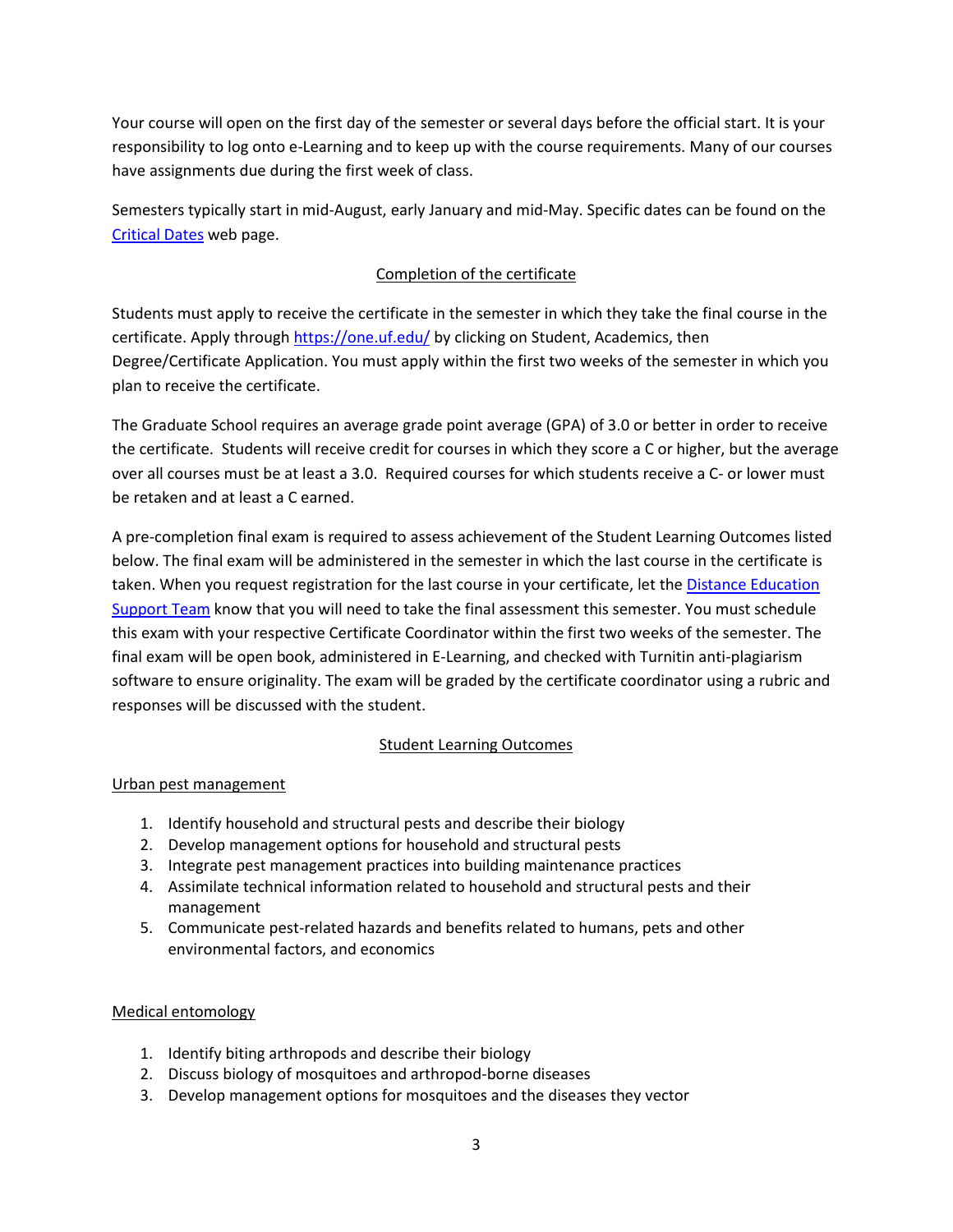- 4. Assimilate technical information related to vector ecology and management
- 5. Communicate arthropod-related hazards and benefits related to humans, wildlife and other environmental factors, and economics

#### Landscape pest management

- 1. Identify landscape pests and describe their biology
- 2. Develop management options for landscape pests
- 3. Integrate pest management practices into landscape maintenance practices
- 4. Assimilate technical information related to landscape pests and their management
- 5. Communicate pest-related hazards and benefits related to humans, wildlife and other environmental factors, and economics

#### Transferring credit to a degree program

If you decide after taking a few courses as a non-degree seeking student or earning a certificate that you would like to apply for a M.S. degree (traditional thesis or online non-thesis), please contact the [Graduate Coordinator](mailto:gradc@ifas.ufl.edu) or th[e Distance Education Coordinator](mailto:cjack@ufl.edu) as appropriate. You will need to apply to th[e Office of Admissions](https://admissions.ufl.edu/apply/graduate/) (follow [these instructions](https://onlineentomology.ifas.ufl.edu/apply/masters-degree/) for those applying to the distance non-thesis M.S. program). The Graduate School requires an upper division undergraduate GPA of at least 3.0 and TOEFL scores of at least 80 for international students from countries where English is not the official language. If you are admitted to the online M.S. program, up to 15 hours of UF graduate courses, earned with a grade of B or better, may be transferred into your graduate program from your certificate courses. Successful completion of a graduate certificate does NOT guarantee acceptance into the M.S. program.

#### Courses

# **Certificate in Urban Pest Management** (choose **15 credits** from this list of courses)

Required ENY 5006 Graduate Survey of Entomology (2) ENY 5006L Graduate Survey of Entomology Laboratory (1) ENY 5223C Biology and Identification of Urban Pests (3) ENY 5226C Principles of Urban Pest Management (3)

Elective

ENY 5332 Graduate Survey of Urban Vertebrate Pest Management (2) ENY 6166 Insect Classification (3) ENY 6572 Apiculture I (3) ENY 6665 Advanced Medical and Veterinary Entomology (3) ENY 6665L Advanced Medical and Veterinary Entomology Laboratory (1) IPM 6021 Insect Pest and Vector Management (3)

# **Certificate in Landscape Pest Management** (choose **15 credits** from this list of courses)

Required ENY 5006 Graduate Survey of Entomology (2)